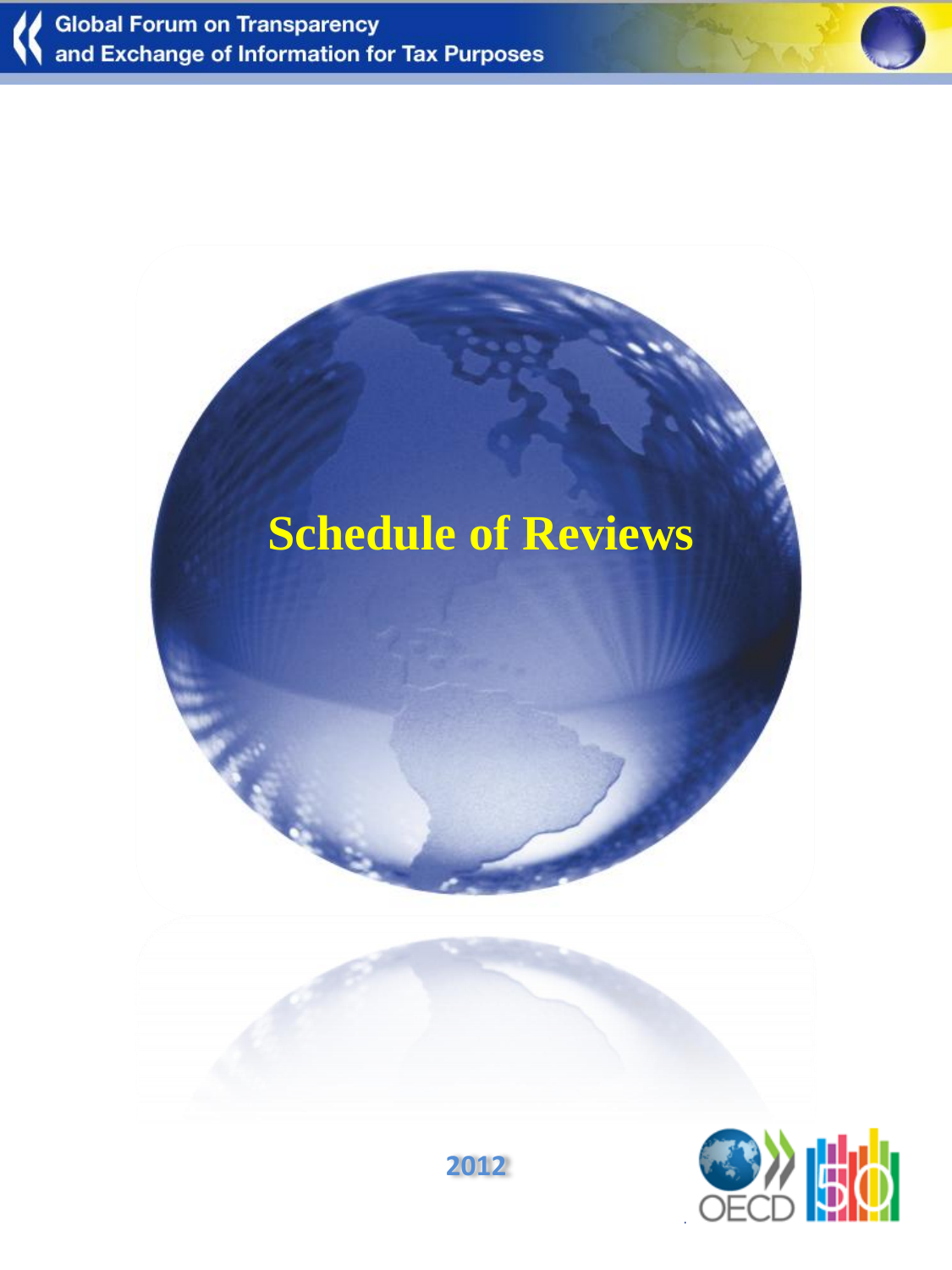## **SCHEDULE OF REVIEWS**

1. At its meeting in Mexico on 1-2 September 2009, the Global Forum decided on a three-year mandate with the possibility, if needed, to extend it, aimed at monitoring and peer review of its members and other relevant jurisdictions based on the Global Forum standards of transparency and information exchange for tax purposes. This was reiterated by the Global Forum at its meeting in Paris on 25-26 October 2011 which agreed to extend the Global Forum's current mandate until the end of 2015.

2. The Global Forum also established a Peer Review Group (PRG) to develop the methodology and detailed terms of reference for the peer review process and agreed that "there will be two phases for the peer review". Phase 1 will examine the legal and regulatory framework in each jurisdiction whereas Phase 2 will evaluate the implementation of the standards in practice. It was also agreed that all jurisdictions would be reviewed under Phase 1 during the first mandate, which is not necessarily the case for Phase 2.

3. The attached schedule of reviews is based on the guidelines set out below.

4. The schedule attempts to balance a number of considerations and no inference should be drawn about a particular jurisdiction from the timing of the reviews. All members of the Global Forum will ultimately be reviewed under both Phase 1 and Phase 2. In some cases where jurisdictions have a long standing commitment to the Global Forum standards, an adequate treaty network and a history of exchange of information with other jurisdictions, a combined Phase 1-2 review has been scheduled. Moreover, a number of jurisdictions have volunteered for a combined Phase 1-2 review to be scheduled. However, not all jurisdictions which might prefer and be suitable for combined Phase 1-2 have been scheduled for such combined reviews because of resources issues. 5. The following factors were taken into account in developing the schedule:

- Achieving a regional balance, a balance between OECD and non OECD reviews over the period of the mandate and a balance between those that committed to the standard early and those that have made more recent commitments.
- Jurisdictions lacking exchange of information agreements have been scheduled later for Phase 2 reviews as they do not have sufficient experience in implementing the standard in practice.
- The schedule takes into account exceptional circumstances so as not to overburden jurisdictions which would undergo other peer reviews around the same time (for instance FATF).
- Jurisdictions which are not members of the Global Forum but are considered to be relevant to be reviewed have been scheduled early for Phase 1 reviews.

6. Note that the schedule is provisional, particularly as relates to Phase 2 reviews, and may need to be adjusted to take account of circumstances as they arise.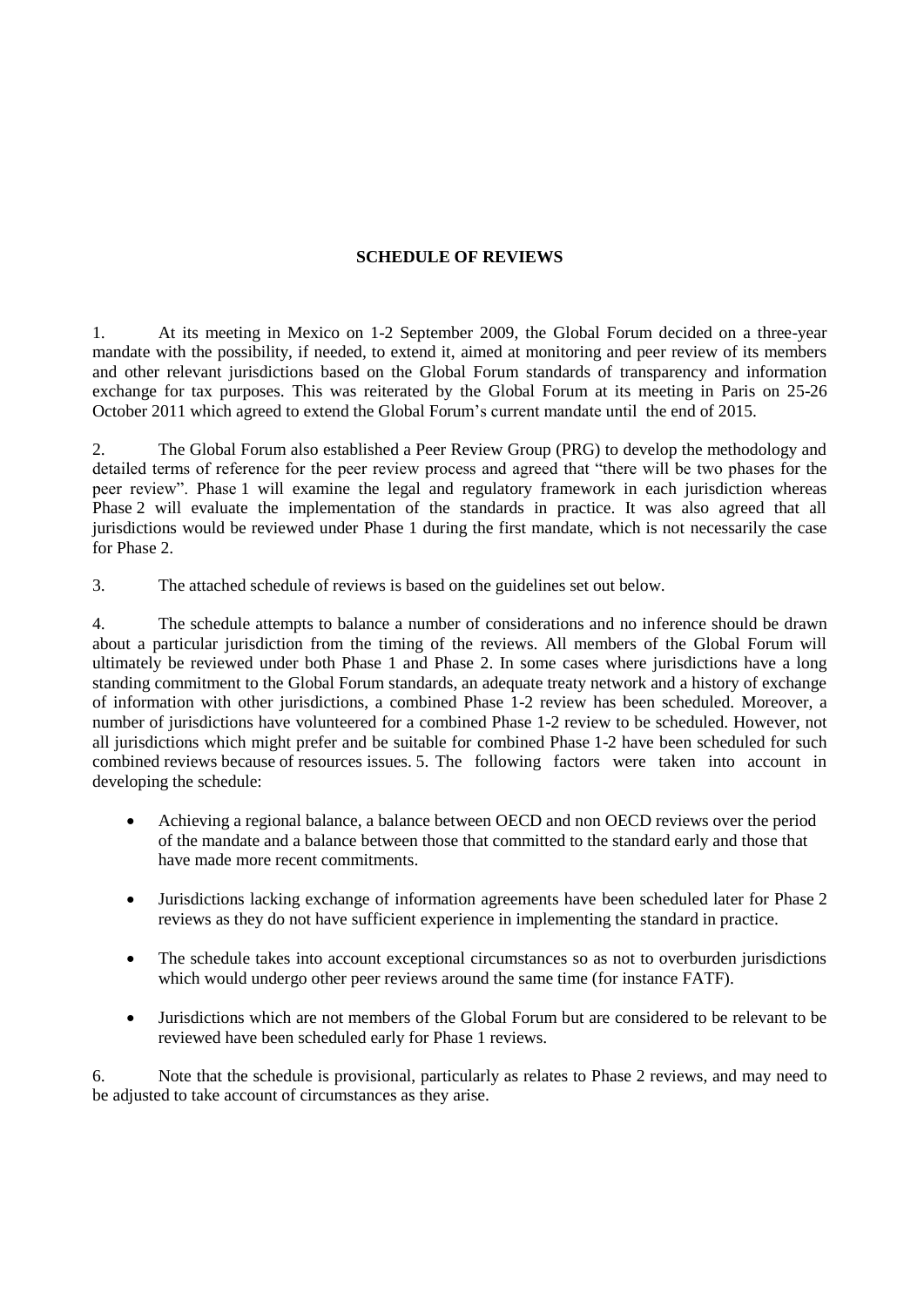## **THE SCHEDULE OF REVIEWS**

| 2010                 |                   |                      |                                 | 2011                                        |                                |              |                              |  |
|----------------------|-------------------|----------------------|---------------------------------|---------------------------------------------|--------------------------------|--------------|------------------------------|--|
| 1 <sup>st</sup> Half |                   | $2nd$ Half           |                                 | 1 <sup>st</sup> Half                        |                                | $2nd$ Half   |                              |  |
| <b>Australia</b>     | Canada            | <b>Belgium</b>       | Bahrain                         | Anguilla                                    | Andorra                        | Chile        | Cook Islands                 |  |
| <b>Barbados</b>      | <b>Denmark</b>    | <b>France</b>        | Estonia                         | Antigua and Barbuda                         | Brazil                         | <b>China</b> | <b>Czech Republic</b>        |  |
| Bermuda              | Germany           | <b>Isle of Man</b>   | Guernsey                        | <b>Turks and Caicos</b>                     | Brunei                         | Costa Rica   | Grenada                      |  |
| Botswana             | India             | <b>Italy</b>         | Hungary                         | <b>Austria</b>                              | Hong Kong,<br>China            | Cyprus       | Liberia                      |  |
| Cayman Islands       | <b>Jamaica</b>    | lLiechtenstein       | <b>Japan</b>                    | <b>British Virgin Islands</b>               | Macao, China                   | Gibraltar    | <b>Malta</b>                 |  |
| Ghana                | <b>Jersey</b>     | <b>New Zealand</b>   | Philippines                     | Indonesia                                   | Malaysia                       | Greece       | <b>Russian Federation</b>    |  |
| <b>Ireland</b>       | Monaco            | San Marino           | Singapore                       | Luxembourg                                  | <b>Spain</b>                   | Guatemala    | Saint Lucia                  |  |
| <b>Mauritius</b>     | Panama            | Saudi Arabia         | <b>ISwitzerland</b>             | <b>Netherlands</b>                          | <b>United Arab</b><br>Emirates | <b>Korea</b> | <b>Slovak Republic</b>       |  |
| <b>Norway</b>        | <b>Seychelles</b> | The Bahamas          | Aruba                           | Curaçao                                     | <b>Uruguay</b>                 | Mexico       | <b>South Africa</b>          |  |
| Qatar                | Trin. and Tobago  | <b>United States</b> | <b>United</b><br><b>Kingdom</b> | <b>Saint Kitts and Nevis</b>                | <b>Vanuatu</b>                 | Montserrat   | St. Vincent and the<br>Gren. |  |
|                      |                   |                      |                                 | Former Yugoslav<br>Republic of<br>Macedonia |                                |              | <b>Sint Maarten</b>          |  |
|                      |                   |                      |                                 | Lebanon                                     |                                |              |                              |  |

**Phase 1 review** 

**Phase 2 review** 

**Combined reviews**